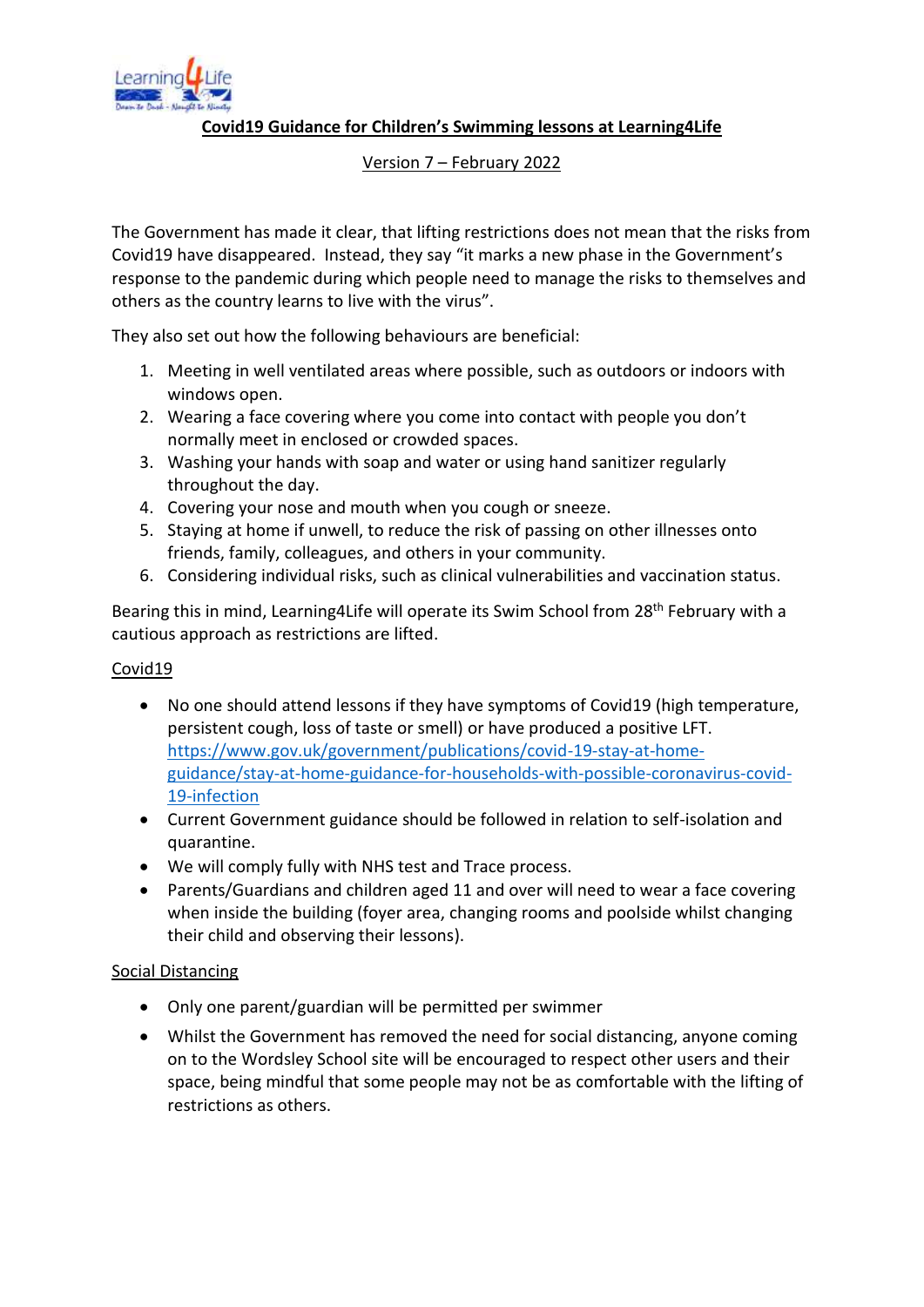

- Hand sanitation units will be in place upon entrance to the building. Staff, children and parents/guardians will be required to use this.
- Equipment (floats, belts, woggles, toys) will be sanitized after each lesson. This will be achieved by dipping the equipment in the pool water.
- Any property left in the changing rooms will be disposed of at the end of the day/evening.

### Arriving at the pool & Changing rooms

- Swimmers are required to arrive "beach ready" with swimwear already on underneath easily removable clothing, no earlier than 10 minutes before the start of their class
- Parents and swimmers are asked to wear flip flops to the pool which can be removed upon entry or will be given a pair of blue overshoes to wear whilst on poolside as this will help keep areas as clean as possible.
- Changing rooms will be available before and after lessons.
- The changing rooms are an enclosed space therefore we recommend that face coverings should be worn by anyone over the age of 11 years (unless exempt)
- There will be no member of Learning4Life staff in the changing rooms so swimmers getting changed on their own must be responsible.
- Showers should not be used
- Users should vacate the changing room as quickly as possible
- There will be 9 swimmers maximum per shallow end class and 7 maximum in the deep end, each with one parent/guardian in the changing room. Children aged 8 and over MUST get changed in their own sex changing room for safeguarding reasons.

#### Swimming Lessons

- We will continue to run two classes in the pool with a maximum of 9 swimmers per group in the shallow end, and 7 deep end. Classes will increase from 25 minutes to 28 minutes in duration (58 minutes for Advanced and Survive & Save)
- One teacher and one Pool Assistant will be in the water (shallow end) for Pre Beginner and Beginner lessons. The teacher stationed in the deep end will be poolside.
- Unfortunately, due to the tight turnaround of classes there will be no communication between parents and teachers. Progress records will be updated on the home portal, but if you do have any questions please contact the main office and a member of Student Services staff will be able to help.
- Spectators will be allowed back on to the poolside for both shallow and deep end classes provided that there is room to sit on the bench. Facemasks should be worn by spectators for the duration of the lesson.
- Children will be called into the pool, buoyancy aids put on children who require them, and registers taken, parents will be called in to view a few minutes later once the children are all in their classes.
- Swimmers can return to being moved mid-term once assessed by their teachers, we will no longer be operating class 'bubbles'.